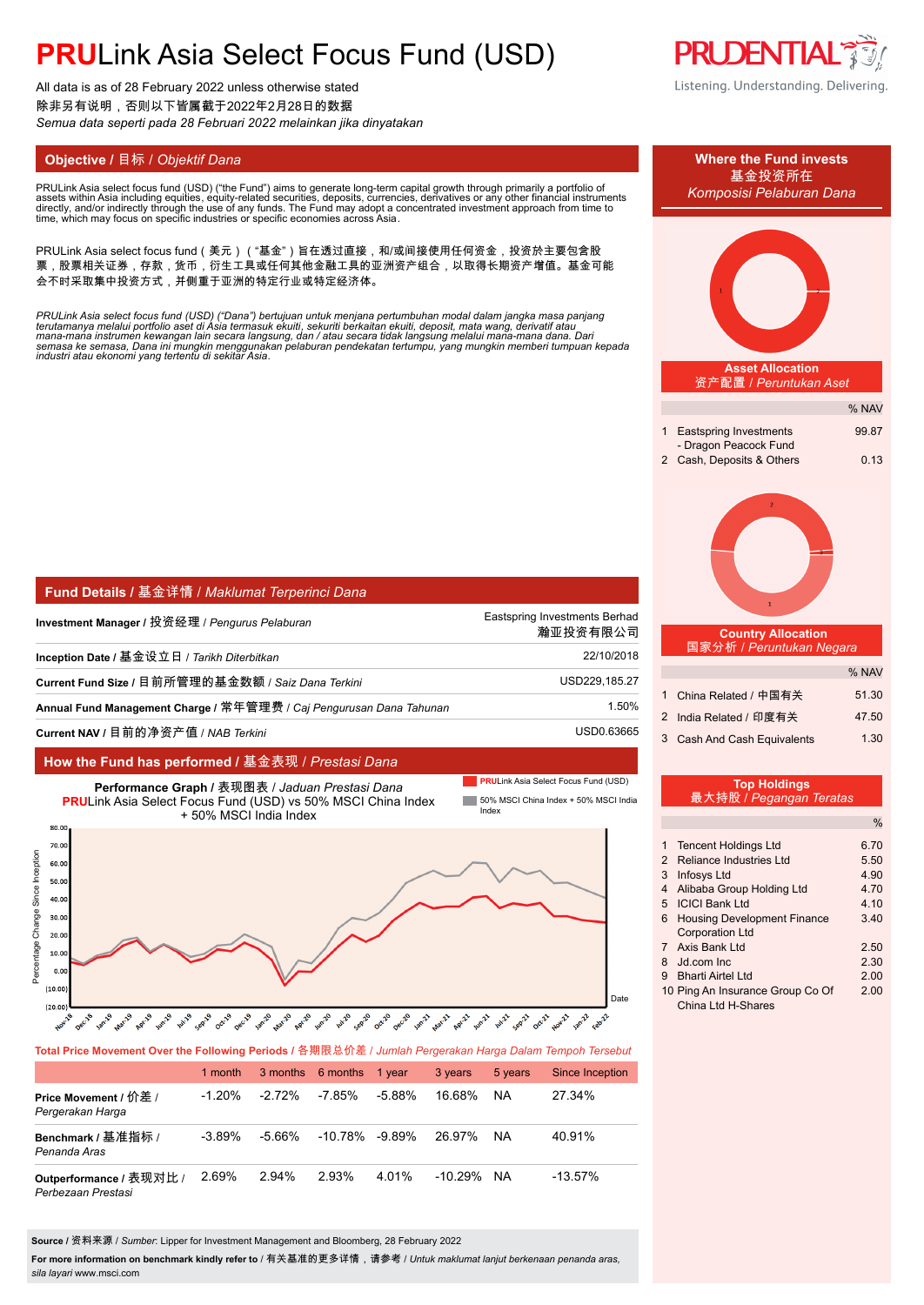All data is as of 28 February 2022 unless otherwise stated 除非另有说明,否则以下皆属截于2022年2月28日的数据 *Semua data seperti pada 28 Februari 2022 melainkan jika dinyatakan*

### **PRUDENTIAL** Listening. Understanding. Delivering.

### **Monthly Update /** 每月简报 / *Peningkatan Bulanan*

#### **Market Review /** 市场回顾 */ Tinjauan Bulanan*

Global equity markets fell in February as the conflict between Russia and Ukraine escalated, further heightening the ongoing inflationary pressures and building on the weaker sentiment earlier in the month amid the prospect of the ramp up of interest rates by major central banks. The US, UK and EU, as well as allies, announced a range of sanctions and restrictions, including expelling key Russian banks from SWIFT. European and emerging market equities underperformed in this environment, in USD terms, whilst Asia and Japan were relative outperformers. Commodities rallied, with Brent crude prices closing the month at over USD100.

Chinese equities returned -3.9% in USD terms in February, amid the sporadic COVID-19 outbreaks within the country. Despite that, China's manufacturing PMI slightly improved from 50.1 in January to 50.2 in February, following the rising demand and expectations for further stimulus measures to be announced in the first week of March.

On the policy front, we expect the market to trade between fundamentals and policies in the short term. There is relative easing in risks as the index falls. The Two Sessions, to be opened in early March, will also shed more light on the growth target and policy tones this year. The Chinese equity market will likely trade range-bound while gradually anchoring towards a new direction. The tools and density of policy efforts will be the short-term catalysts for the market sentiment.

MSCI India returned -4.1%. Headline CPI rose to 6% year-on-year in January from 5.6% in December driven by a low base and increase in food prices. Trade deficit moderated to three-month low of US\$17.9bn in January-22 (7.9% of GDP) from US\$21.7bn in December-21 (8.8% of GDP) as imports slowed faster than exports. Within imports, the slowdown was broad-based but led by lower oil import growth. Separately, India announced its budget during the month and confirmed the government's stated objectives of financial consolidation and capex-driven growth. In terms of sector, materials outperformed while communication services and information technology were notable laggards.

全球股市于 2 月份下跌,归咎于俄罗斯和乌克兰之间的冲突升级,进一步加剧持续的通胀压力,使月内早些时候因主要央行可能加息而走弱的投资情绪雪上加 霜。美国、英国和欧盟及盟国宣布了一系列制裁和限制措施,包括将俄罗斯主要银行从 SWIFT 系统中剔除。在这种环境下,以美元计价的欧洲和新兴市场股票 表现不佳,亚洲和日本走势相对较好。大宗商品价格飙涨,布伦特原油价格以超过100 美元的水平结束当月的交易。

中国境内爆发零星的新冠病毒疫情,其股市2月份以美元计交出-3.9%回酬。尽管如此,中国制造业采购经理人指数从 1 月份的 50.1 轻微走高至 2 月份的 50.2,多谢需求上涨,加上市场预期当局将于3月第一周宣布推出更多刺激措施。

政策方面,我们预计市场短期内将在衡量基本面和政策之间进行交易。随着指数下跌,风险相对缓和。即将于3月初开幕的 "两会" 也将进一步揭示今年的增长目 标和政策基调。中国股市料在区间波动,同时逐步锚定新方向。政策努力的工具和密度将成为市场情绪的短期催化剂。

MSCI印度走低-4.1%。受低基数效应和食品价格上涨推动,总体通货膨胀从12月的5.6%按年提高到1月份的6%。由于进口放缓速度快于出口,贸易逆差 从2021年12月的217亿美元(占国内生产总值8.8%)下降到2022年1月179亿美元(占国内生产总值7.9%)的三个月低点。进口全面减速,但主要是因为石油进 口增长放缓。另外,印度月内公布了联邦预算案,并确认政府既定的财务整合以及资本支出驱动增长的目标。领域方面,材料表现超越,通信服务和信息技术则 明显落后。

*Pasaran ekuiti global jatuh pada bulan Februari apabila konflik antara Rusia dan Ukraine meruncing, lalu memburukkan lagi tekanan inflasi semasa dan menompok ke atas sentimen yang lebih lemah pada awal bulan di tengah-tengah prospek peningkatan kadar faedah oleh bank pusat utama. AS, UK dan EU, serta sekutunya, mengumumkan pelbagai sekatan dan pembatasan, termasuk menyingkirkan bank utama Rusia daripada SWIFT. Ekuiti pasaran Eropah dan pasaran memuncul berprestasi hambar dalam persekitaran sebegini dari segi USD, manakala Asia dan Jepun mencatat prestasi lebih baik secara relatif. Komoditi meningkat, dengan harga minyak mentah Brent menutup bulan dagangan melebihi USD100.*

*Ekuiti China memulangkan -3.9% dalam USD di bulan Februari, di tengah-tengah penularan wabak COVID-19 yang sporadik di negara tersebut. Sungguhpun demikian, Indeks PMI pembuatan China meningkat sedikit daripada 50.1 di bulan Januari kepada 50.2 pada Februari, berikutan peningkatan permintaan dan jangkaan terhadap langkah rangsangan selanjutnya, yang akan diumumkan pada minggu pertama bulan Mac.*

*Dari segi dasar, kami menjangkakan pasaran akan berdagang antara asas dan dasar dalam jangka pendek. Terdapat pelonggaran relatif risiko apabila indeks jatuh. Two Sessions yang akan berlangsung pada awal Mac juga akan menyerlahkan lagi sasaran pertumbuhan dan nada dasar tahun ini. Pasaran ekuiti China berkemungkinan akan berdagang mengikut batasan julat sambil secara beransur-ansur beralih ke haluan baharu. Perkakasan dan kesungguhan usaha menggubal dasar akan menjadi pemangkin jangka pendek sentimen pasaran.*

*MSCI India mengembalikan -4.1%. Indeks Harga Pengguna utama meningkat kepada 6% tahun ke tahun (YoY) pada Januari berbanding 5.6% pada Disember, dipacu oleh asas yang rendah dan kenaikan harga makanan. Defisit perdagangan menyederhana kepada paras terendah tiga bulan sebanyak ASD17.9 bilion pada Januari 2022 (7.9% daripada KDNK) daripada ASD21.7 bilion pada Disember 2021 (8.8% daripada KDNK) apabila import memperlahan lebih cepat daripada eksport. Meninjau import, kelembapan pada asas meluas namun diterajui oleh pertumbuhan import minyak yang lebih rendah. Secara berasingan, India mengumumkan belanjawannya pada bulan tersebut dan mengesahkan objektif kerajaan ke atas penyatuan kewangan dan pertumbuhan yang didorong oleh perbelanjaan modal. Dari segi sektor, Bahan mencatat prestasi cemerlang manakala Perkhidmatan Komunikasi dan Teknologi Maklumat ketinggalan cukup jauh.*

#### **Market Outlook /** 市场展望 */ Gambaran Bulanan*

As the markets have become more volatile with uncertainties around the conflict between Russia and Ukraine as well as rising concerns around stagflation, we are closely monitoring the situations closely and how those uncertainty can impact China and India in which optimism remains around the growth potential in both markets.

From a longer-term perspective, China's new regulations will lead to a more balanced economy in terms of growth drivers and resource allocation, which should lower China's income inequality which is key to aggregate consumption growth.

The portfolio manager is cautiously optimistic about India's medium to long-term outlook while the short-term outlook remains somewhat pessimistic given some of the uncertainty around the control of Omicron. But if India can maintain its recent relatively low COVID-19 infection rates and if it can also increase its overall COVID-19 vaccination rates, then overall sentiment can improve in 2022. Economic activities over the past few months have also recovered and there is strong optimism for continuing economic growth in 2022 which could help boost sentiment over the next 12 months.

India has historically traded at a higher multiple as compared to other EM countries, but this time it looks more protracted.

在俄乌冲突引发的不确定性以及滞胀担忧日益加剧的情况下,市场变得更加动荡;我们正密切关注局势以及这些不确定性如何影响中国和印度,但对两国的增长 潜力仍然持乐观态度。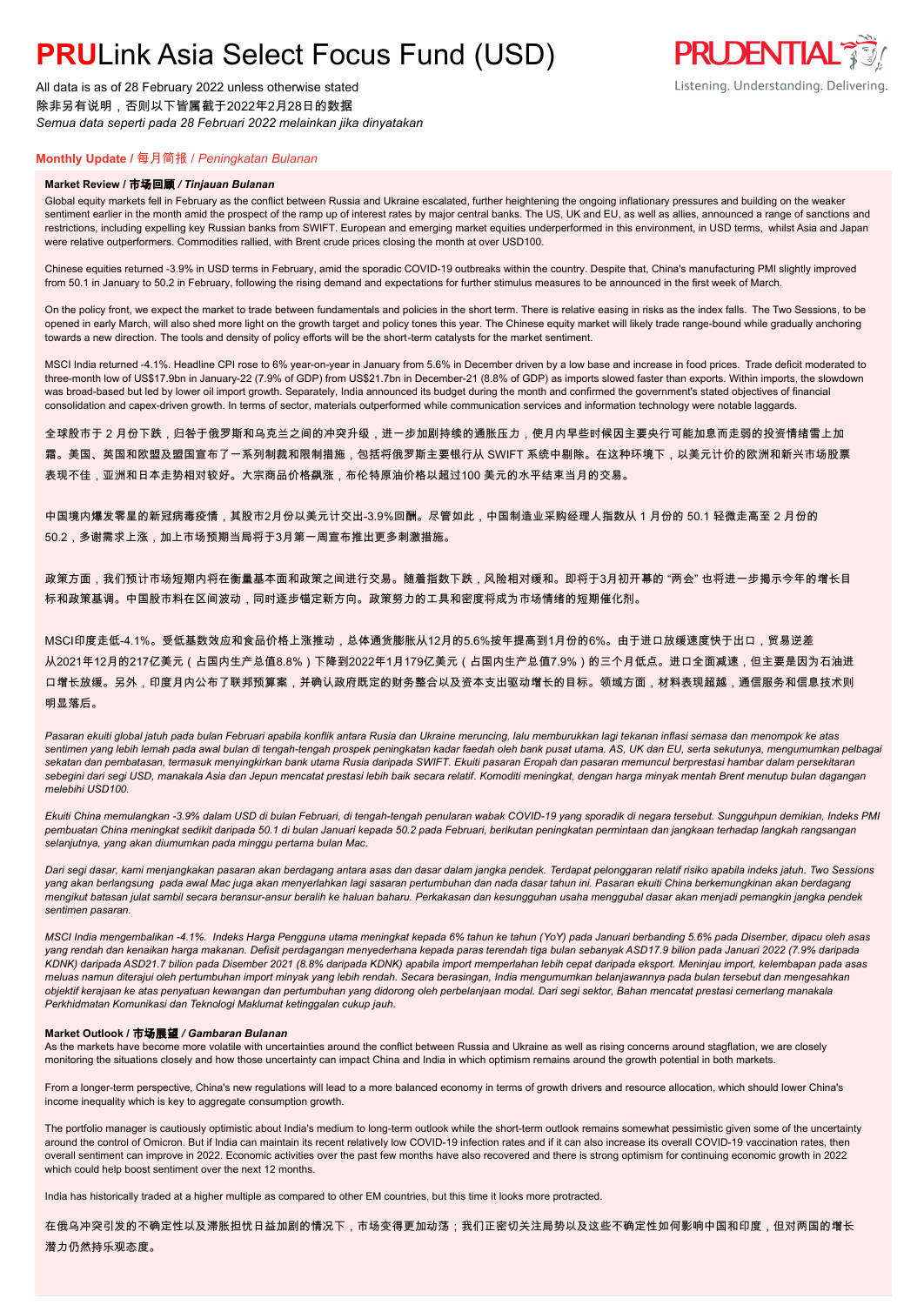All data is as of 28 February 2022 unless otherwise stated 除非另有说明,否则以下皆属截于2022年2月28日的数据 *Semua data seperti pada 28 Februari 2022 melainkan jika dinyatakan*

长远来看,中国的新法规将在增长驱动力和资源分配方面造就更加平衡的经济体,并降低中国的收入不平等;这是推动总消费增长的关键。

基金经理对印度的中长期前景持谨慎但乐观的立场;鉴于围绕控制Omicron变异体引发的不确定性,短期前景仍然有些悲观。但是,如果印度能够保持其近期相 对较低的新冠肺炎感染率,同时提高整体 COVID-19 疫苗接种率,那么 2022 年的整体情绪可能会有所改善。经济活动也已在过去几个月恢复,市场乐观看好印 度2022 年的经济将持续增长,这可能有助于提振未来 12 个月的投资情绪。

#### 与其他新兴市场国家相比,印度历来以更高的倍数交易,但这次看起来更加持久。

*Memandangkan pasaran menjadi semakin tidak menentu dengan ketakpastian seputar konflik antara Rusia dan Ukraine serta kebimbangan yang semakin meningkat mengenai stagflasi, kami memantau situasi dengan teliti dan impak ketakpastian tersebut ke atas China dan India yang mana pandangan optimistik masih meliputi potensi pertumbuhan di kedua-dua pasaran negara tersebut.*

*Dari perspektif jangka panjang, peraturan baharu China akan membawa kepada ekonomi yang lebih seimbang dari segi pemacu pertumbuhan dan peruntukan sumber, yang sepatutnya merendahkan ketaksamaan pendapatan China yang merupakan kunci kepada agregat pertumbuhan penggunaan.*

*Pengurus portfoliobersikap optimistik namun berhati-hati tentang prospek jangka sederhana hingga panjang India manakala tinjauan jangka pendek kekal agak pesimis oleh sebab ketaktentuan sekitar kawalan Omicron. Tetapi jika India dapat mengekalkan kadar jangkitan COVID-19 yang secara relatifnya rendah baru-baru ini dan berupaya meningkatkan kadar vaksin COVID-19 keseluruhannya, maka sentimen keseluruhan boleh bertambah baik bagi tahun 2022. Aktiviti ekonomi sejak beberapa bulan lalu juga telah pulih dan lebih optimistik bahawa pertumbuhan ekonomi pada 2022 akan berterusan lalu boleh membantu menggalakkan sentimen dalam tempoh 12 bulan akan datang.*

*India telah berdagang pada gandaan yang lebih tinggi berbanding dengan negara EM lain menurut sejarah, tetapi kali ini ia kelihatan lebih berpanjangan.*

#### **Fund Review & Strategy /** 基金表现评论与投资策略 */ Tinjauan dan Strategi Dana*

The Fund returned -1.20% for the month, outperforming the benchmark return of -3.89% by 2.69%. Year-to-date, the Fund returned -2.76%, outperforming the benchmark return of -5.90% by 3.14%.

Overweight to Topsports International plus Hindalco and underweight to Meituan added to performance during the month . Sector-wise, overweight exposure to Chinese Real Estate and Chinese Communication Services and underweight exposure to Indian Materials added to relative performance during the period in review.

In China, the portfolio manager is optimistic given the attractive valuations and low expectations given the stock market's underperformance in 2021. We will continue to pay attention to the short-term industry boom and strong anti-cyclicality that will benefit from the policy easing efforts. From a bottom-up perspective, we may see margin to bottom out as the rally in upstream material prices gradually ease. We are optimistic towards high-quality companies with strong downstream demand and pricing power who could see a potential rebound in profit margins in the coming quarters. The portfolio manager is cautiously optimistic about India's medium to long-term outlook while the short-term outlook remains somewhat pessimistic given some of the uncertainty around the control of Omicron.

During the month, the Fund initiated new positions in Crompton Greaves Consumer Electrical and Tata Consumer Products and closed out its positions in Tata Consultancy Services, Li Ning, and Baozun.

此基金月内的回酬是-1.20%,跑赢回酬为-3.89%的基准2.69%。年度至今,本基金交出-2.76%回酬,超越提供-5.90%回酬的基准3.14%。

增持滔搏国际(Topsports International)和印度铝工业(Hindalco)以及减持美团(Meituan)提振了月内的表现。行业方面,增持中国房地产和中国通信服务 以及减持印度材料在检讨期内为相对表现作出贡献。

在中国,鉴于 2021 年表现不佳,股市估值具有吸引力且期望较低,基金经理因此持乐观态度。我们将继续关注受益于宽松政策的短期行业繁荣和强劲的反衰退 政策。从自下而上的角度来看,基于上游材料价格的涨潮逐渐消退,利润可能会触底反弹。我们看好下游需求和定价能力强劲的优质企业,未来几个季度的利润 率有望回升。基金经理对印度的中长期前景持谨慎但乐观的立场;鉴于围绕控制Omicron变异体引发的不确定性,短期前景仍然有些悲观。

检讨月份下,基金启动了Crompton Greaves Consumer Electrical和Tata Consumer Products的投资;并对塔塔咨询服务公司(Tata Consultancy Services)、李宁(Li Ning)和宝尊电商(Baozun)进行平仓。

*Dana menjana pulangan -1.20% dalam bulan tinjauan, mengatasi pulangan penanda aras -3.89% sebanyak 2.69%. Sejak awal tahun hingga bulan tinjauan, Dana memulangkan -2.76%, mengatasi pulangan penanda aras -5.90% sebanyak 3.14%.*

*Pegangan berlebihan dalam Topsports International serta Hindalco dan kekurangan pegangan dalam Meituan menyumbang kepada prestasi di bulan tersebut. Menurut sektor, pegangan berlebihan dalam Harta Tanah China dan Perkhidmatan Komunikasi China serta kekurangan pegangan dalam Bahan India menokok prestasi relatif dalam tempoh tinjauan.*

*Di China, pengurus portfolio optimistik berikutan penilaian yang menarik dan jangkaan yang rendah mengambil kira prestasi pasaran saham yang suram pada 2021. Kami akan terus memberi perhatian kepada ledakan industri jangka pendek dan kekukuhan anti-kitaran yang akan mendapat manfaat daripada usaha pelonggaran dasar. Dari perspektif bawah ke atas, kita mungkin melihat margin akan mendak apabila kenaikan harga bahan huluan (upstream) beransur-ansur kurang. Kami optimistik terhadap syarikat berkualiti tinggi dengan permintaan hiliran (downstream) yang kukuh dan kuasa harga yang boleh melihat potensi pemulihan margin keuntungan pada suku tahun akan datang. Pengurus portfolio optimistik secara berhati-hati tentang prospek jangka sederhana hingga panjang India manakala tinjauan jangka pendek kekal agak pesimis oleh sebab ketaktentuan sekitar kawalan Omicron.*

*Pada bulan tersebut, Dana memulakan kedudukan baharu dalam Crompton Greaves Consumer Electrical dan Tata Consumer Products serta keluar dari Tata Consultancy Services, Li Ning dan Baozun.*

**Source /** 资料来源 / *Sumber*: Fund Commentary, February 2022, Eastspring Investments Berhad

**Disclaimer**